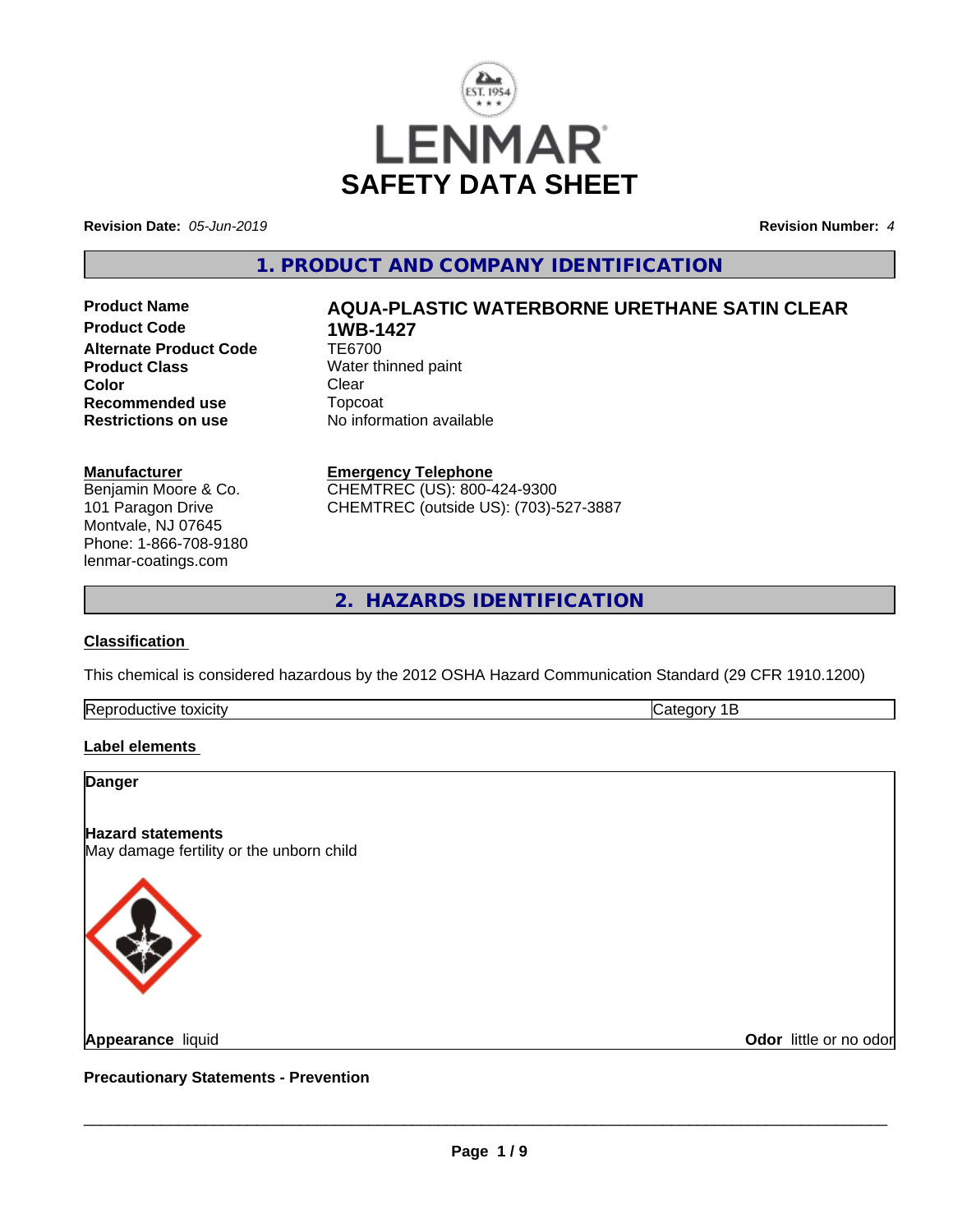#### Obtain special instructions before use

Do not handle until all safety precautions have been read and understood Use personal protective equipment as required

#### **Precautionary Statements - Response**

IF exposed or concerned: Get medical advice/attention

#### **Precautionary Statements - Storage**

Store locked up

#### **Precautionary Statements - Disposal**

Dispose of contents/container to an approved waste disposal plant

#### **Hazards not otherwise classified (HNOC)**

Not applicable

#### **Other information**

No information available

# **3. COMPOSITION INFORMATION ON COMPONENTS**

\_\_\_\_\_\_\_\_\_\_\_\_\_\_\_\_\_\_\_\_\_\_\_\_\_\_\_\_\_\_\_\_\_\_\_\_\_\_\_\_\_\_\_\_\_\_\_\_\_\_\_\_\_\_\_\_\_\_\_\_\_\_\_\_\_\_\_\_\_\_\_\_\_\_\_\_\_\_\_\_\_\_\_\_\_\_\_\_\_\_\_\_\_

| <b>Chemical name</b>                                                         | CAS No.        | Weight-%       |
|------------------------------------------------------------------------------|----------------|----------------|
| Diethylene glycol monomethyl ether                                           | $111 - 77 - 3$ | - 5            |
| Propylene glycol                                                             | $57 - 55 - 6$  | - 5            |
| Propanoic acid, 2-methyl-, monoester with<br>2,2,4-trimethyl-1,3-pentanediol | 25265-77-4     | $^{\circ}$ - 5 |
| 1-Methyl-2-pyrrolidinone                                                     | 872-50-4       | - 5            |
| Ammonia                                                                      | 7664-41-7      | $0.1 - 0.5$    |

# **4. FIRST AID MEASURES**

| <b>General Advice</b>                            | No hazards which require special first aid measures.                                                     |  |
|--------------------------------------------------|----------------------------------------------------------------------------------------------------------|--|
| <b>Eye Contact</b>                               | Rinse thoroughly with plenty of water for at least 15 minutes and consult a<br>physician.                |  |
| <b>Skin Contact</b>                              | Wash off immediately with soap and plenty of water while removing all<br>contaminated clothes and shoes. |  |
| <b>Inhalation</b>                                | Move to fresh air. If symptoms persist, call a physician.                                                |  |
| Ingestion                                        | Clean mouth with water and afterwards drink plenty of water. Consult a physician<br>if necessary.        |  |
| <b>Most Important</b><br><b>Symptoms/Effects</b> | None known.                                                                                              |  |
| <b>Notes To Physician</b>                        | Treat symptomatically.                                                                                   |  |
|                                                  | 5. FIRE-FIGHTING MEASURES                                                                                |  |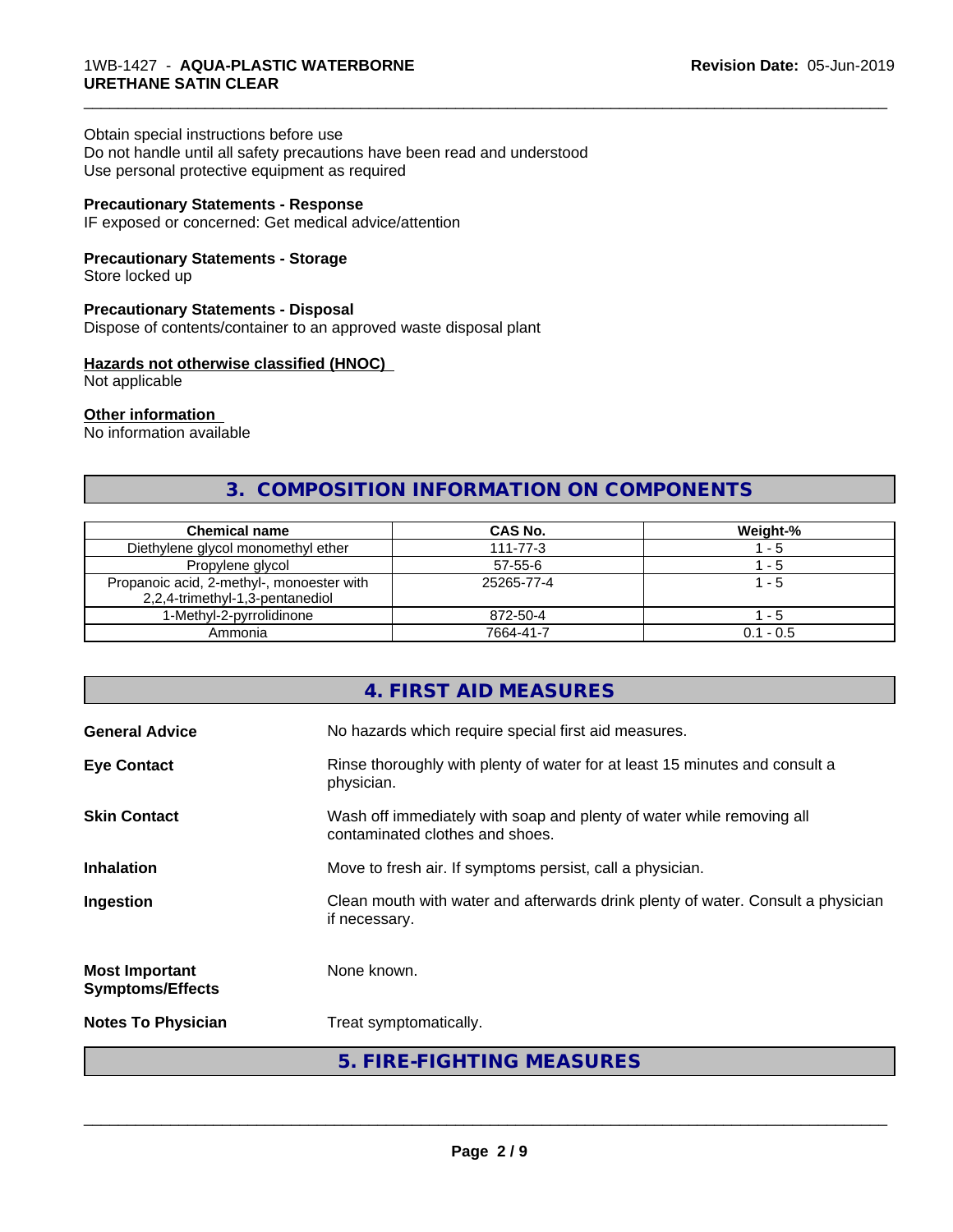| <b>Suitable Extinguishing Media</b>                                                                                      |                 |                                                                                                                                              | Use extinguishing measures that are appropriate to local<br>circumstances and the surrounding environment. |                                                                                  |  |                                                    |  |
|--------------------------------------------------------------------------------------------------------------------------|-----------------|----------------------------------------------------------------------------------------------------------------------------------------------|------------------------------------------------------------------------------------------------------------|----------------------------------------------------------------------------------|--|----------------------------------------------------|--|
| Protective equipment and precautions for firefighters                                                                    |                 | As in any fire, wear self-contained breathing apparatus<br>pressure-demand, MSHA/NIOSH (approved or equivalent)<br>and full protective gear. |                                                                                                            |                                                                                  |  |                                                    |  |
| <b>Specific Hazards Arising From The Chemical</b><br>Sensitivity to mechanical impact<br>Sensitivity to static discharge |                 | Closed containers may rupture if exposed to fire or<br>extreme heat.<br>No.<br>No.                                                           |                                                                                                            |                                                                                  |  |                                                    |  |
|                                                                                                                          |                 |                                                                                                                                              |                                                                                                            | <b>Flash Point Data</b><br>Flash point (°F)<br>Flash Point (°C)<br><b>Method</b> |  | Not applicable<br>Not applicable<br>Not applicable |  |
|                                                                                                                          |                 |                                                                                                                                              |                                                                                                            | <b>Flammability Limits In Air</b>                                                |  |                                                    |  |
| Lower flammability limit:<br><b>Upper flammability limit:</b>                                                            |                 | Not applicable<br>Not applicable                                                                                                             |                                                                                                            |                                                                                  |  |                                                    |  |
| <b>NFPA</b><br>Health: 2                                                                                                 | Flammability: 0 | <b>Instability: 0</b>                                                                                                                        | <b>Special: Not Applicable</b>                                                                             |                                                                                  |  |                                                    |  |

\_\_\_\_\_\_\_\_\_\_\_\_\_\_\_\_\_\_\_\_\_\_\_\_\_\_\_\_\_\_\_\_\_\_\_\_\_\_\_\_\_\_\_\_\_\_\_\_\_\_\_\_\_\_\_\_\_\_\_\_\_\_\_\_\_\_\_\_\_\_\_\_\_\_\_\_\_\_\_\_\_\_\_\_\_\_\_\_\_\_\_\_\_

#### **NFPA Legend**

- 0 Not Hazardous
- 1 Slightly
- 2 Moderate
- 3 High
- 4 Severe

*The ratings assigned are only suggested ratings, the contractor/employer has ultimate responsibilities for NFPA ratings where this system is used.*

*Additional information regarding the NFPA rating system is available from the National Fire Protection Agency (NFPA) at www.nfpa.org.*

|                                  | 6. ACCIDENTAL RELEASE MEASURES                                                                       |  |
|----------------------------------|------------------------------------------------------------------------------------------------------|--|
| <b>Personal Precautions</b>      | Avoid contact with skin, eyes and clothing. Ensure adequate ventilation.                             |  |
| <b>Other Information</b>         | Prevent further leakage or spillage if safe to do so.                                                |  |
| <b>Environmental precautions</b> | See Section 12 for additional Ecological Information.                                                |  |
| <b>Methods for Cleaning Up</b>   | Soak up with inert absorbent material. Sweep up and shovel into suitable<br>containers for disposal. |  |

**7. HANDLING AND STORAGE**

Handling **Handling Avoid contact with skin, eyes and clothing. Avoid breathing vapors, spray mists or** sanding dust. In case of insufficient ventilation, wear suitable respiratory equipment.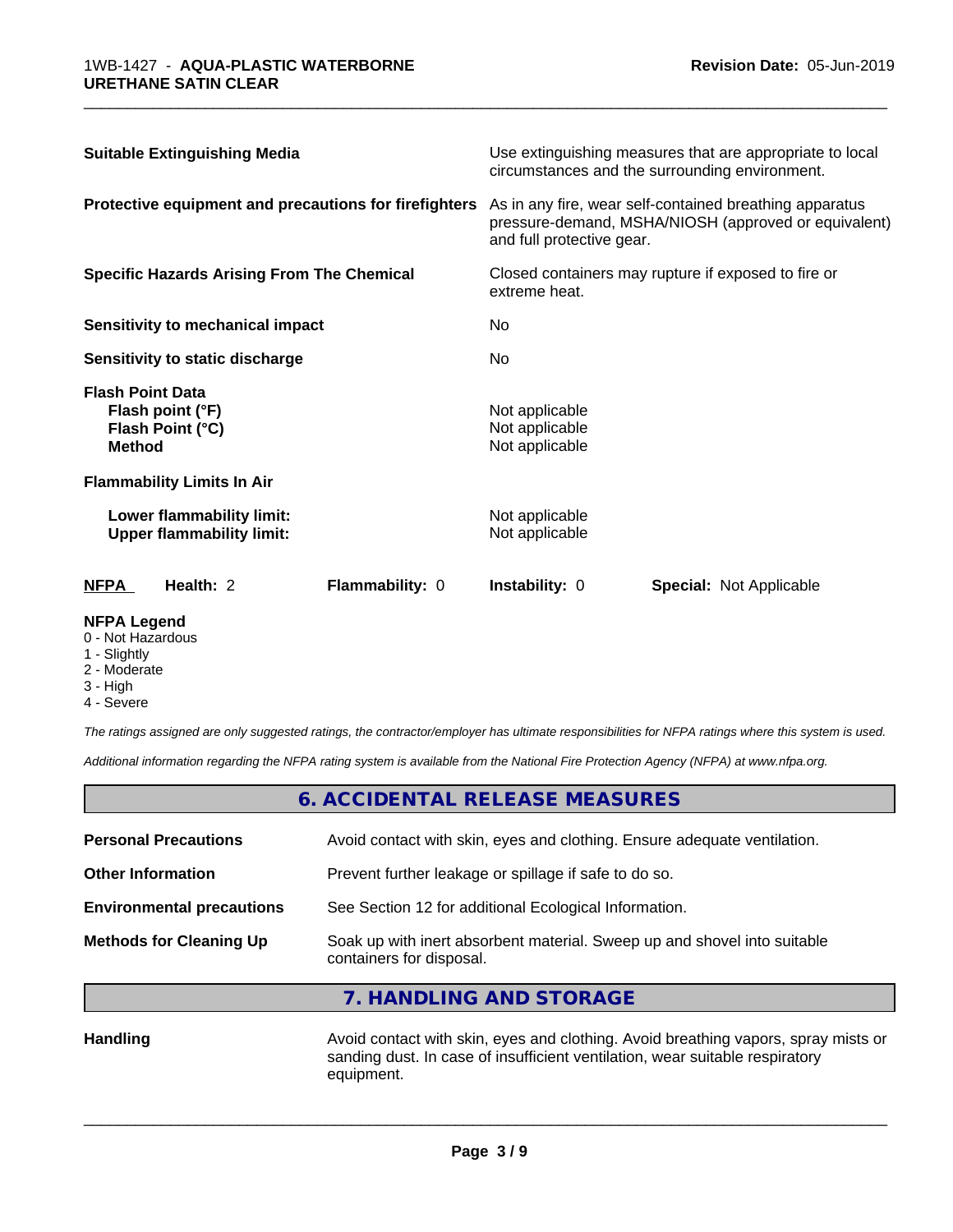**Storage** Keep container tightly closed. Keep out of the reach of children.

#### **Incompatible Materials** No information available

# **8. EXPOSURE CONTROLS/PERSONAL PROTECTION**

#### **Exposure Limits**

| <b>Chemical name</b> | <b>ACGIH</b><br><b>TLV</b>           | <b>OSHA PEL</b>                                 |
|----------------------|--------------------------------------|-------------------------------------------------|
| Ammonia              | <b>TWA</b><br>つに<br>nnm<br>∠∪        | $-\sim$<br>$T$ $M$<br>l nnm<br>эυ<br><b>VVM</b> |
|                      | $\sim$ TFI<br>つに<br>i ppm<br>ບບ<br>. | TWA<br>25<br>⊤ mg/m∘ -<br>JJ.                   |

#### **Legend**

ACGIH - American Conference of Governmental Industrial Hygienists Exposure Limits OSHA - Occupational Safety & Health Administration Exposure Limits N/E - Not Established

**Engineering Measures** Ensure adequate ventilation, especially in confined areas.

# **Personal Protective Equipment**

| <b>Eye/Face Protection</b>    | Safety glasses with side-shields.                                                                                                   |
|-------------------------------|-------------------------------------------------------------------------------------------------------------------------------------|
| <b>Skin Protection</b>        | Protective gloves and impervious clothing.                                                                                          |
| <b>Respiratory Protection</b> | In case of insufficient ventilation wear suitable respiratory equipment.                                                            |
| <b>Hygiene Measures</b>       | Avoid contact with skin, eyes and clothing. Remove and wash contaminated<br>clothing before re-use. Wash thoroughly after handling. |

# **9. PHYSICAL AND CHEMICAL PROPERTIES**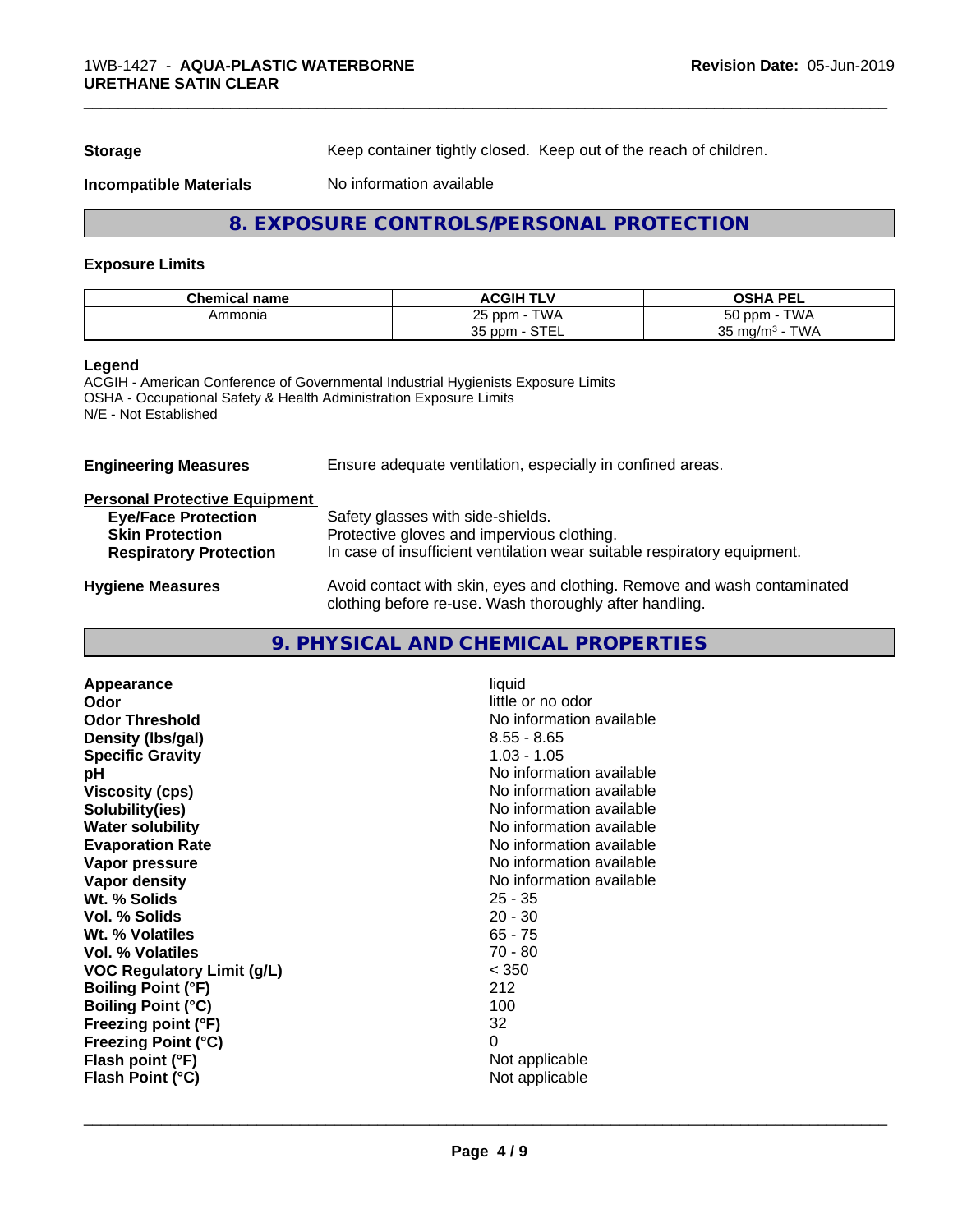**Method** Not applicable **Flammability (solid, gas)** Not applicable<br>
Upper flammability limit:<br>
Not applicable<br>
Not applicable **Upper flammability limit:**<br> **Lower flammability limit:**<br>
Not applicable<br>
Not applicable **Lower flammability limit:**<br> **Autoignition Temperature (°F)**<br>
Mo information available Autoignition Temperature (°F)<br>
Autoignition Temperature (°C)<br>
No information available Autoignition Temperature (°C)<br>
Decomposition Temperature (°F)<br>
No information available **Decomposition Temperature (°F)**<br> **Decomposition Temperature (°C)**<br>
No information available **Decomposition Temperature (°C)**<br>Partition coefficient

**No information available** 

\_\_\_\_\_\_\_\_\_\_\_\_\_\_\_\_\_\_\_\_\_\_\_\_\_\_\_\_\_\_\_\_\_\_\_\_\_\_\_\_\_\_\_\_\_\_\_\_\_\_\_\_\_\_\_\_\_\_\_\_\_\_\_\_\_\_\_\_\_\_\_\_\_\_\_\_\_\_\_\_\_\_\_\_\_\_\_\_\_\_\_\_\_

# **10. STABILITY AND REACTIVITY**

| <b>Reactivity</b>                       | Not Applicable                           |
|-----------------------------------------|------------------------------------------|
| <b>Chemical Stability</b>               | Stable under normal conditions.          |
| <b>Conditions to avoid</b>              | Prevent from freezing.                   |
| <b>Incompatible Materials</b>           | No materials to be especially mentioned. |
| <b>Hazardous Decomposition Products</b> | None under normal use.                   |
| Possibility of hazardous reactions      | None under normal conditions of use.     |

# **11. TOXICOLOGICAL INFORMATION**

| <b>Product Information</b>               |                                                                                                                 |  |  |
|------------------------------------------|-----------------------------------------------------------------------------------------------------------------|--|--|
| Information on likely routes of exposure |                                                                                                                 |  |  |
| <b>Principal Routes of Exposure</b>      | Eye contact, skin contact and inhalation.                                                                       |  |  |
| <b>Acute Toxicity</b>                    |                                                                                                                 |  |  |
| <b>Product Information</b>               | No information available                                                                                        |  |  |
|                                          | Symptoms related to the physical, chemical and toxicological characteristics                                    |  |  |
| <b>Symptoms</b>                          | No information available                                                                                        |  |  |
|                                          | Delayed and immediate effects as well as chronic effects from short and long-term exposure                      |  |  |
| Eye contact                              | May cause slight irritation.                                                                                    |  |  |
| <b>Skin contact</b>                      | Substance may cause slight skin irritation. Prolonged or repeated contact may dry<br>skin and cause irritation. |  |  |
| <b>Inhalation</b>                        | May cause irritation of respiratory tract.                                                                      |  |  |
| Ingestion                                | Ingestion may cause gastrointestinal irritation, nausea, vomiting and diarrhea.                                 |  |  |
| <b>Sensitization</b>                     | No information available                                                                                        |  |  |
| <b>Neurological Effects</b>              | No information available.                                                                                       |  |  |
| <b>Mutagenic Effects</b>                 | No information available.                                                                                       |  |  |
| <b>Reproductive Effects</b>              | May damage fertility or the unborn child.                                                                       |  |  |
| <b>Developmental Effects</b>             | No information available.                                                                                       |  |  |
| <b>Target organ effects</b>              | No information available.                                                                                       |  |  |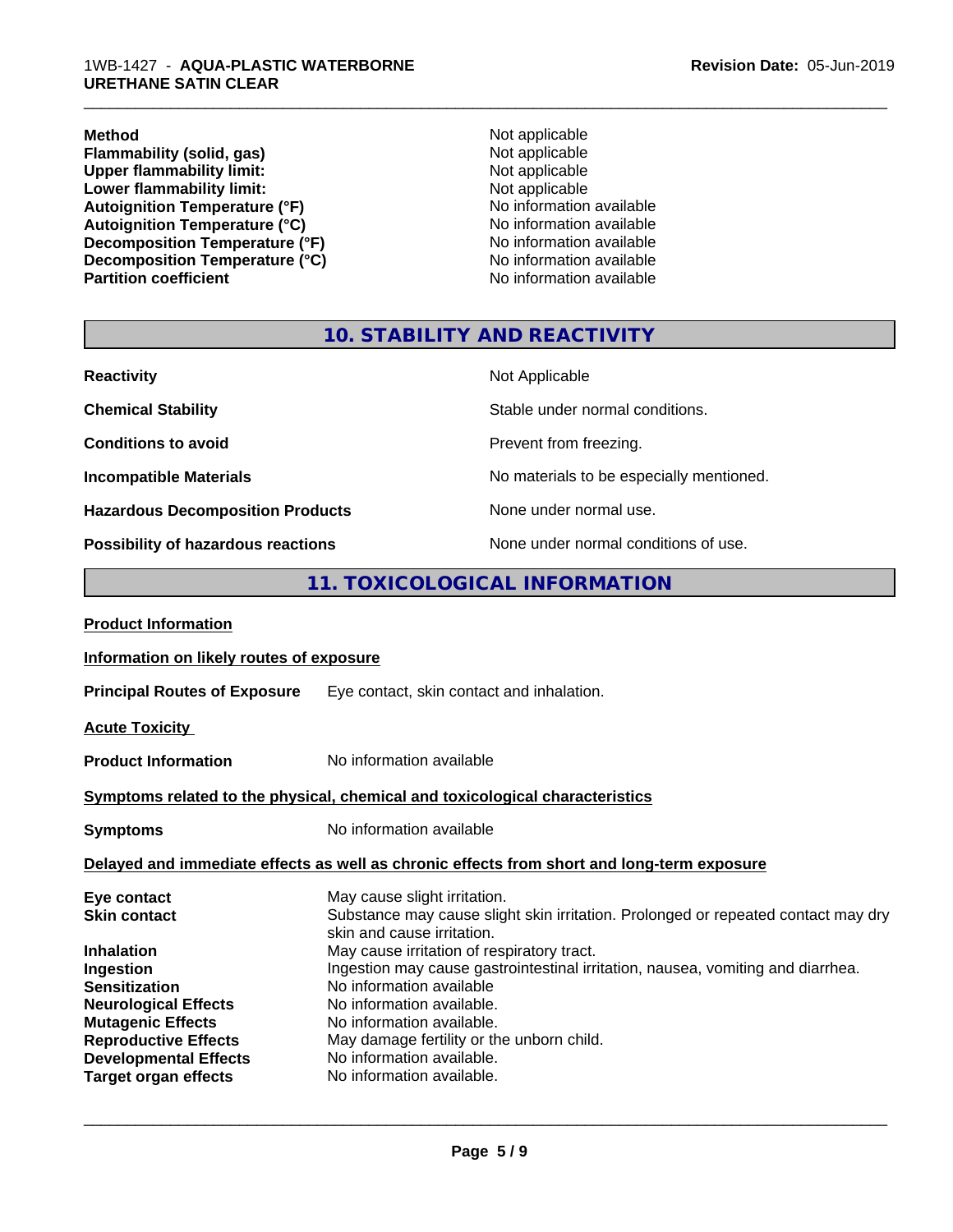| <b>STOT - single exposure</b>   | No information available. |
|---------------------------------|---------------------------|
| <b>STOT - repeated exposure</b> | No information available. |
| Other adverse effects           | No information available. |
| <b>Aspiration Hazard</b>        | No information available  |

**Numerical measures of toxicity**

**The following values are calculated based on chapter 3.1 of the GHS document**

| ATEmix (oral)                                 | 30898 mg/kg |
|-----------------------------------------------|-------------|
| <b>ATEmix (dermal)</b>                        | 12881 mg/kg |
| <b>ATEmix (inhalation-dust/mist)</b> 111 mg/L |             |

#### **Component Information**

| Chemical name                                                                                 | Oral LD50            | Dermal LD50                                     | Inhalation LC50          |
|-----------------------------------------------------------------------------------------------|----------------------|-------------------------------------------------|--------------------------|
| Diethylene glycol monomethyl ether<br>$111 - 77 - 3$                                          | $= 4$ mL/kg (Rat)    | $= 650$ mg/kg (Rabbit) = 2500<br>µL/kg (Rabbit) | $\overline{\phantom{0}}$ |
| Propylene glycol<br>$57 - 55 - 6$                                                             | $= 20$ g/kg (Rat)    | $= 20800$ mg/kg (Rabbit)                        |                          |
| Propanoic acid, 2-methyl-,<br>monoester with<br>2,2,4-trimethyl-1,3-pentanediol<br>25265-77-4 | $=$ 3200 mg/kg (Rat) | $> 15200$ mg/kg (Rat)                           | $> 3.55$ mg/L (Rat) 6 h  |
| 1-Methyl-2-pyrrolidinone<br>872-50-4                                                          | $=$ 3914 mg/kg (Rat) | $= 8$ g/kg (Rabbit)                             | $= 3.1$ mg/L (Rat) 4 h   |
| Ammonia<br>7664-41-7                                                                          | $=$ 350 mg/kg (Rat)  | $\blacksquare$                                  | $= 2000$ ppm (Rat) 4 h   |

\_\_\_\_\_\_\_\_\_\_\_\_\_\_\_\_\_\_\_\_\_\_\_\_\_\_\_\_\_\_\_\_\_\_\_\_\_\_\_\_\_\_\_\_\_\_\_\_\_\_\_\_\_\_\_\_\_\_\_\_\_\_\_\_\_\_\_\_\_\_\_\_\_\_\_\_\_\_\_\_\_\_\_\_\_\_\_\_\_\_\_\_\_

#### **Carcinogenicity**

*There are no known carcinogenic chemicals in this product above reportable levels.*

**12. ECOLOGICAL INFORMATION**

## **Ecotoxicity Effects**

The environmental impact of this product has not been fully investigated.

### **Product Information**

#### **Acute Toxicity to Fish**

No information available

#### **Acute Toxicity to Aquatic Invertebrates**

No information available

#### **Acute Toxicity to Aquatic Plants**

No information available

#### **Persistence / Degradability**

No information available.

#### **Bioaccumulation**

There is no data for this product.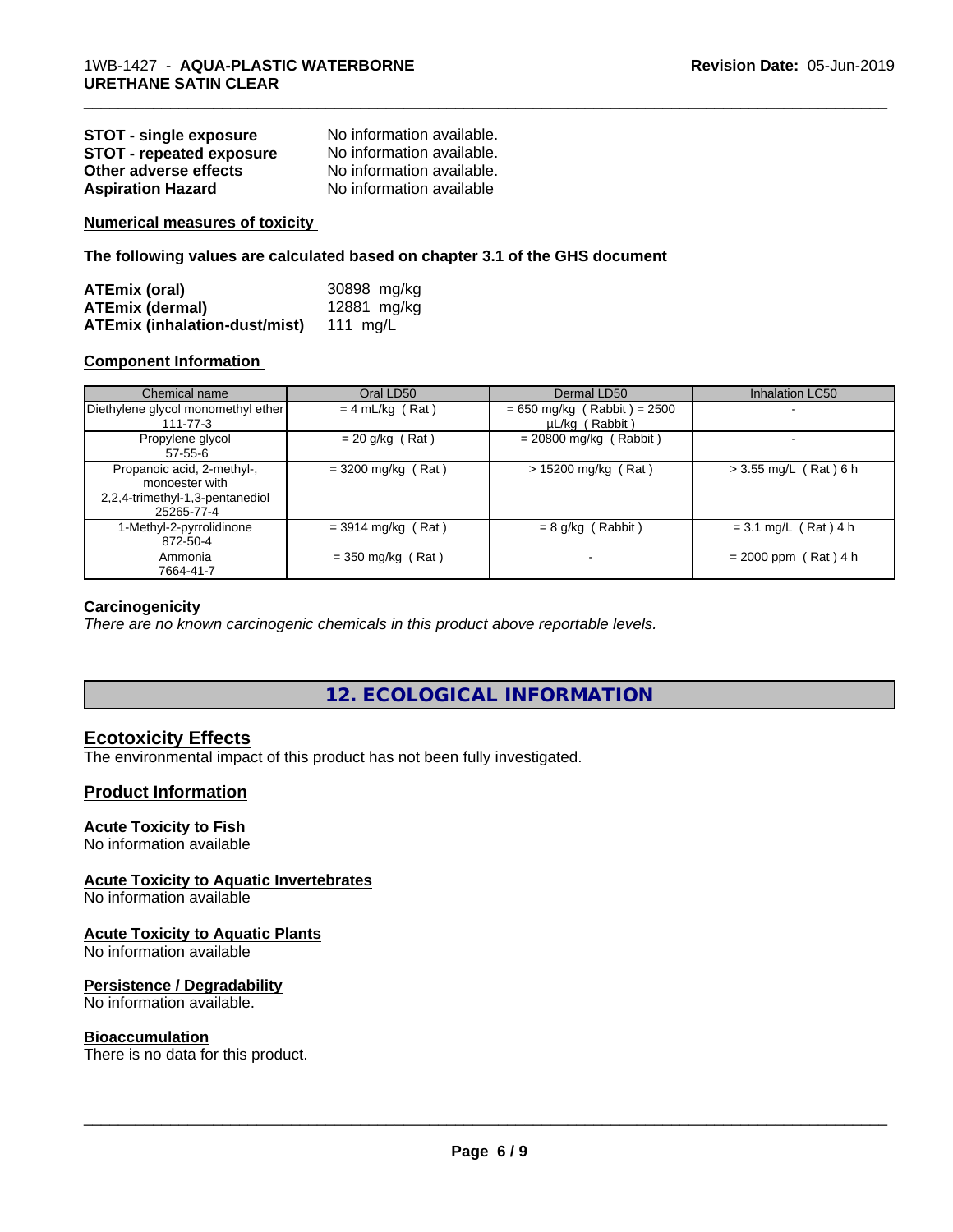#### **Mobility in Environmental Media**

No information available.

#### **Ozone**

No information available

#### **Component Information**

#### **Acute Toxicity to Fish**

Propylene glycol LC50: 710 mg/L (Fathead Minnow - 96 hr.)

#### **Acute Toxicity to Aquatic Invertebrates**

Propylene glycol EC50: > 10000 mg/L (Daphnia magna - 24 hr.)

# **Acute Toxicity to Aquatic Plants**

No information available

|                                                                                                                                                  | 13. DISPOSAL CONSIDERATIONS                                                                                                                                                                                               |  |  |
|--------------------------------------------------------------------------------------------------------------------------------------------------|---------------------------------------------------------------------------------------------------------------------------------------------------------------------------------------------------------------------------|--|--|
| <b>Waste Disposal Method</b>                                                                                                                     | Dispose of in accordance with federal, state, and local regulations. Local<br>requirements may vary, consult your sanitation department or state-designated<br>environmental protection agency for more disposal options. |  |  |
|                                                                                                                                                  | 14. TRANSPORT INFORMATION                                                                                                                                                                                                 |  |  |
| <b>DOT</b>                                                                                                                                       | Not regulated                                                                                                                                                                                                             |  |  |
| <b>ICAO/IATA</b>                                                                                                                                 | Not regulated                                                                                                                                                                                                             |  |  |
| <b>IMDG / IMO</b>                                                                                                                                | Not regulated                                                                                                                                                                                                             |  |  |
|                                                                                                                                                  | <b>15. REGULATORY INFORMATION</b>                                                                                                                                                                                         |  |  |
| <b>International Inventories</b>                                                                                                                 |                                                                                                                                                                                                                           |  |  |
| <b>TSCA: United States</b><br><b>DSL: Canada</b>                                                                                                 | Yes - All components are listed or exempt.<br>Yes - All components are listed or exempt.                                                                                                                                  |  |  |
| <b>Federal Regulations</b>                                                                                                                       |                                                                                                                                                                                                                           |  |  |
| SARA 311/312 hazardous categorization<br>Acute health hazard<br><b>Chronic Health Hazard</b><br>Fire hazard<br>Sudden release of pressure hazard | <b>No</b><br>Yes<br>No<br>N <sub>o</sub>                                                                                                                                                                                  |  |  |

\_\_\_\_\_\_\_\_\_\_\_\_\_\_\_\_\_\_\_\_\_\_\_\_\_\_\_\_\_\_\_\_\_\_\_\_\_\_\_\_\_\_\_\_\_\_\_\_\_\_\_\_\_\_\_\_\_\_\_\_\_\_\_\_\_\_\_\_\_\_\_\_\_\_\_\_\_\_\_\_\_\_\_\_\_\_\_\_\_\_\_\_\_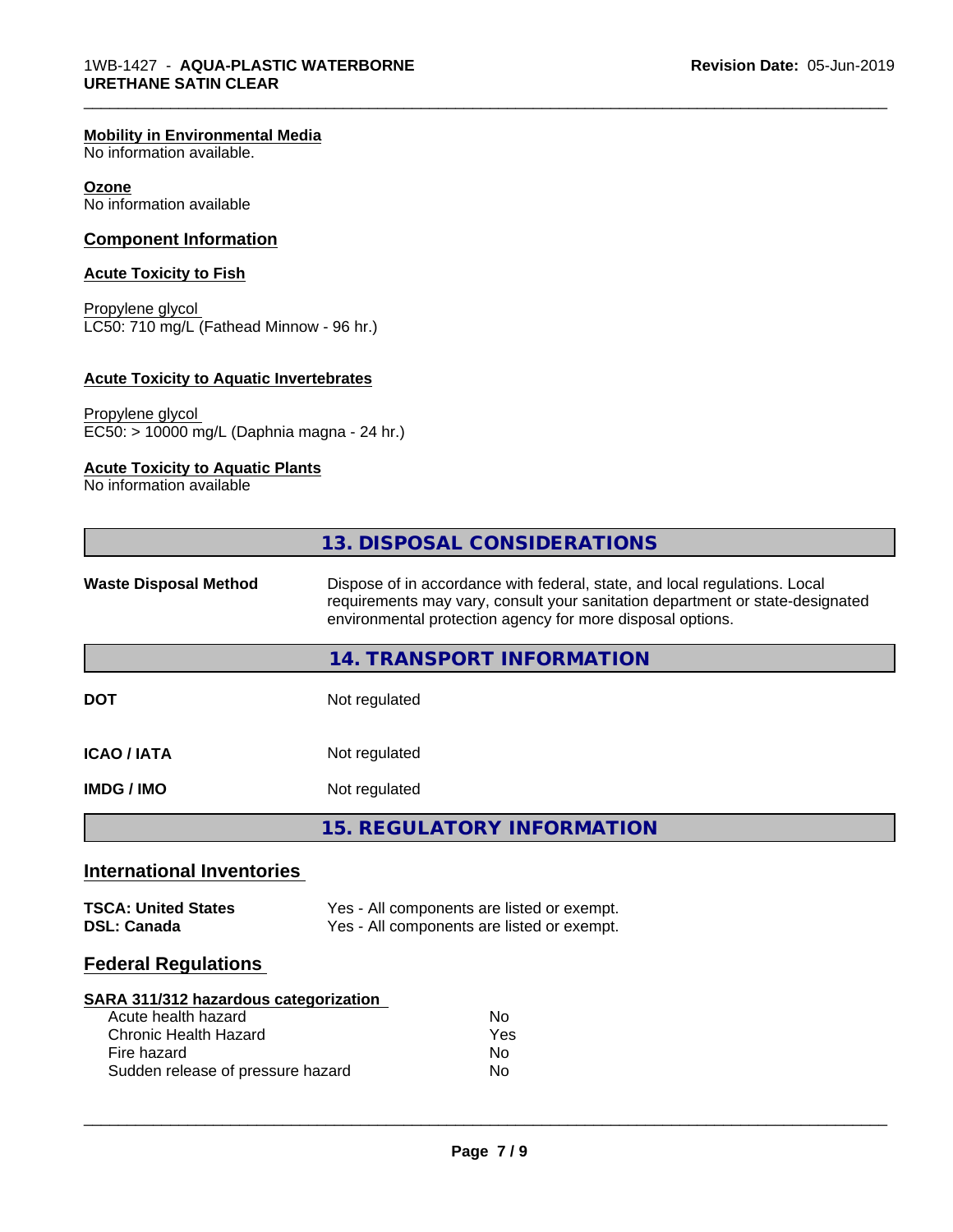#### Reactive Hazard No. No. 2014

\_\_\_\_\_\_\_\_\_\_\_\_\_\_\_\_\_\_\_\_\_\_\_\_\_\_\_\_\_\_\_\_\_\_\_\_\_\_\_\_\_\_\_\_\_\_\_\_\_\_\_\_\_\_\_\_\_\_\_\_\_\_\_\_\_\_\_\_\_\_\_\_\_\_\_\_\_\_\_\_\_\_\_\_\_\_\_\_\_\_\_\_\_

#### **SARA 313**

Section 313 of Title III of the Superfund Amendments and Reauthorization Act of 1986 (SARA). This product contains a chemical or chemicals which are subject to the reporting requirements of the Act and Title 40 of the Code of Federal Regulations, Part 372:

| Chemical name                      | CAS No.  | Weight-% | <b>CERCLA/SARA 313</b><br>(de minimis concentration) |
|------------------------------------|----------|----------|------------------------------------------------------|
| Diethylene glycol monomethyl ether | 111-77-3 |          |                                                      |
| 1-Methyl-2-pyrrolidinone           | 872-50-4 |          |                                                      |

#### **Clean Air Act,Section 112 Hazardous Air Pollutants (HAPs) (see 40 CFR 61)**

This product contains the following HAPs:

| <b>Chemical name</b>               | CAS No.  | Weight-% | <b>Hazardous Air Pollutant</b> |
|------------------------------------|----------|----------|--------------------------------|
|                                    |          |          | (HAP)                          |
| Diethylene glycol monomethyl ether | 111-77-3 |          | _isted                         |

### **US State Regulations**

#### **California Proposition 65**

**A** WARNING: Cancer and Reproductive Harm– www.P65warnings.ca.gov

#### **State Right-to-Know**

| <b>Chemical name</b>                       | <b>Massachusetts</b> | . Jersev<br>New | Pennsylvania |
|--------------------------------------------|----------------------|-----------------|--------------|
| -<br>Diethylene glycol monomethyl<br>ether |                      |                 |              |
| -Methyl-2-pyrrolidinone                    |                      |                 |              |

#### **Legend**

X - Listed

**16. OTHER INFORMATION**

**HMIS** - **Health:** 2\* **Flammability:** 0 **Reactivity:** 0 **PPE:** -

 $\overline{\phantom{a}}$  ,  $\overline{\phantom{a}}$  ,  $\overline{\phantom{a}}$  ,  $\overline{\phantom{a}}$  ,  $\overline{\phantom{a}}$  ,  $\overline{\phantom{a}}$  ,  $\overline{\phantom{a}}$  ,  $\overline{\phantom{a}}$  ,  $\overline{\phantom{a}}$  ,  $\overline{\phantom{a}}$  ,  $\overline{\phantom{a}}$  ,  $\overline{\phantom{a}}$  ,  $\overline{\phantom{a}}$  ,  $\overline{\phantom{a}}$  ,  $\overline{\phantom{a}}$  ,  $\overline{\phantom{a}}$ 

#### **HMIS Legend**

- 0 Minimal Hazard
- 1 Slight Hazard
- 2 Moderate Hazard
- 3 Serious Hazard
- 4 Severe Hazard
- \* Chronic Hazard

X - Consult your supervisor or S.O.P. for "Special" handling instructions.

*Note: The PPE rating has intentionally been left blank. Choose appropriate PPE that will protect employees from the hazards the material will present under the actual normal conditions of use.*